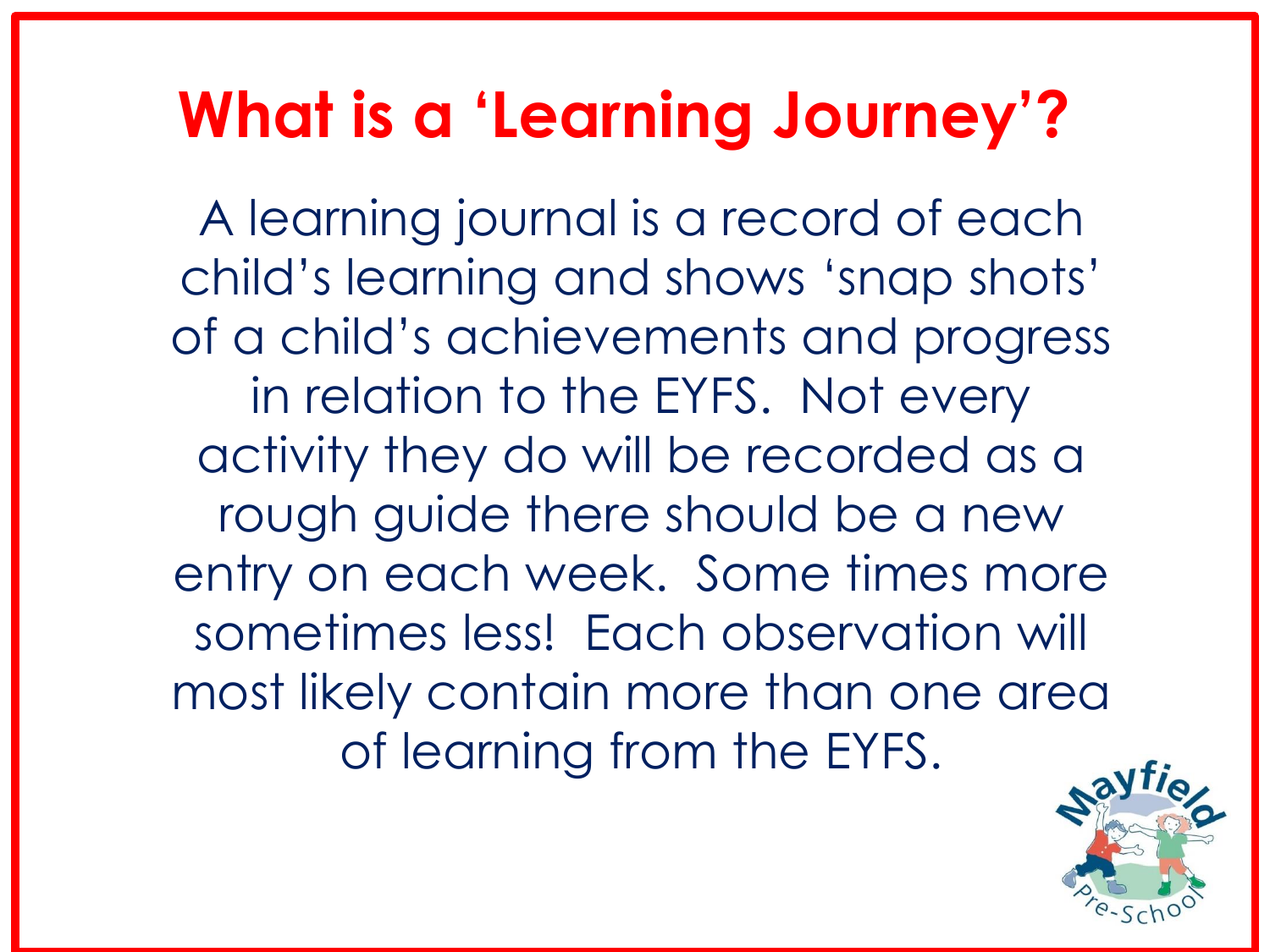#### **What should I contribute to my child's learning journal?**

- Photos of things made, activities done, days out, holidays or family occasions are great for key people to see and use to discuss with your child. They support parent partnership/home-school links, as well as areas of the EYFS!
- Please, feel free to make short notes or comments on new language or physical developments your child may have made…a child may be more confident at home and you will see these things quicker than we do.
- Tapestry allows you to 'like' an observation, add comments or a photo of your own. Feel free to 'reply' to key peoples observations!

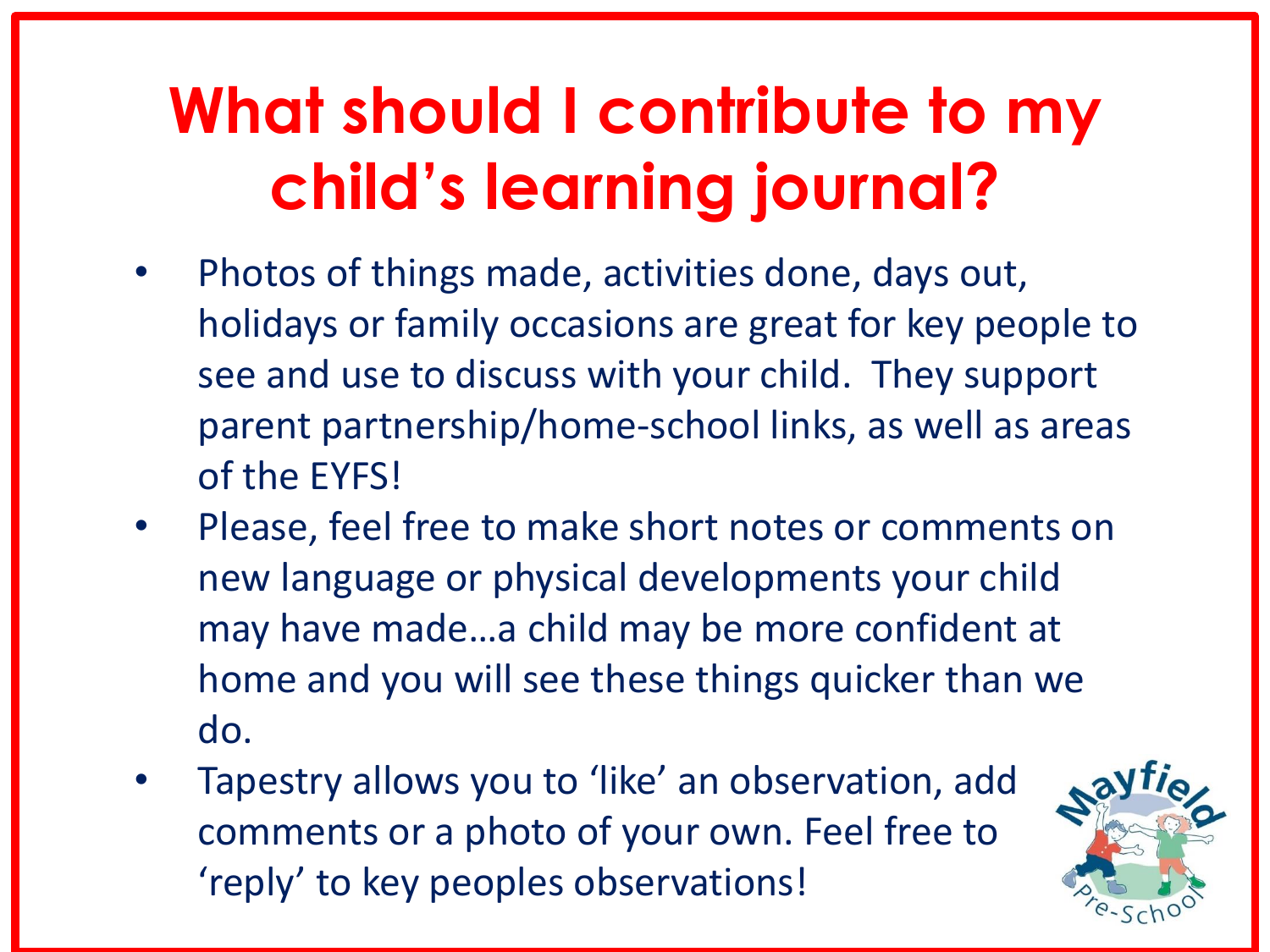## **Who can see my child's learning journal?**

- Only you and staff employed by Mayfield Preschool can see your child's learning journey.
- You, and staff all have unique passwords and logins for own accounts.
- Occasionally there maybe children in the background of photos or children may be working together, if you do not wish your child to be on photos that may appear in others learning journals, please let a member of staff know.

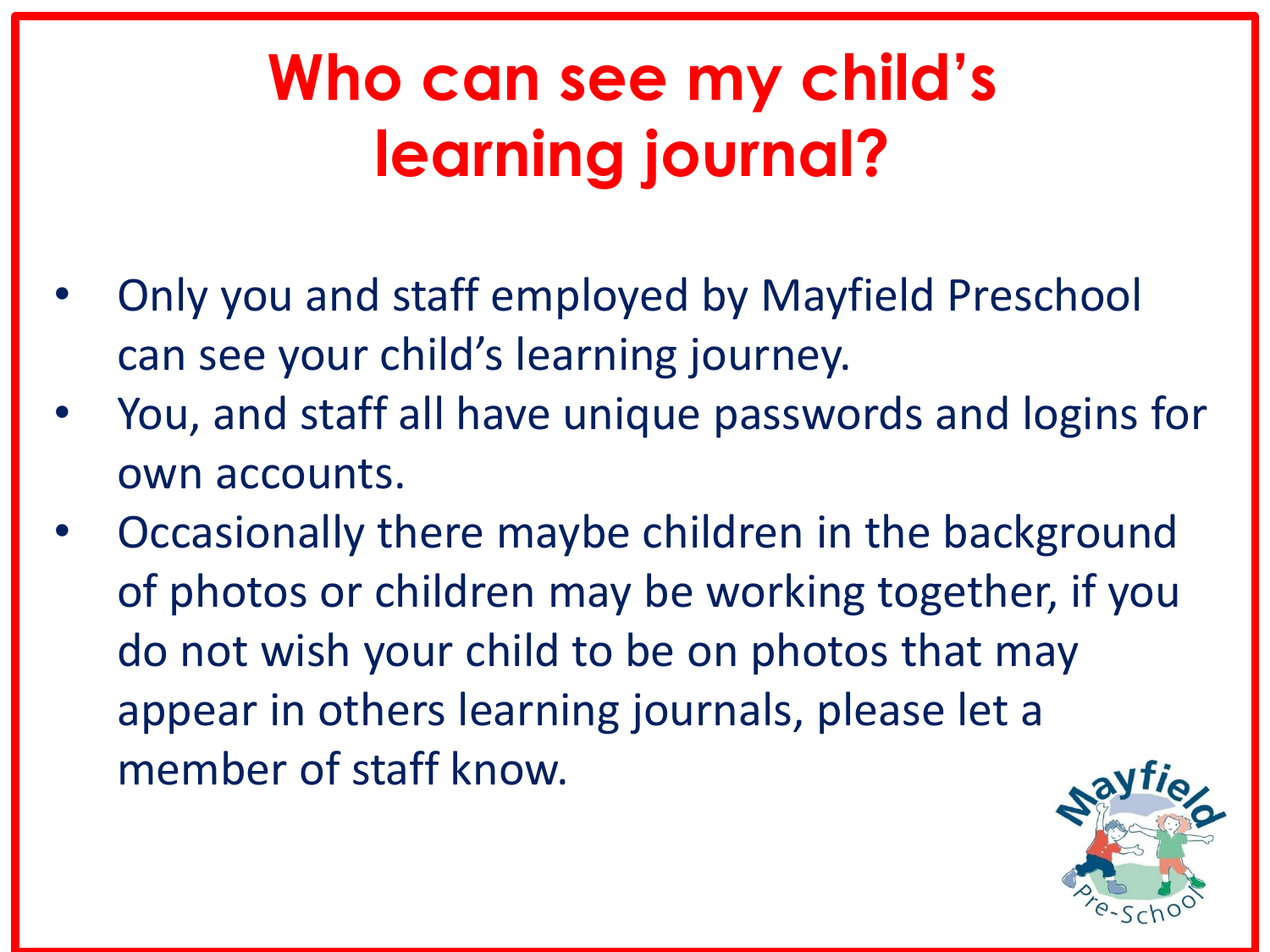# **How do I log in?**

You just need your username – which is the email address you have given us and the password that you set up the first time you log on.

You can either go through the web page or down load the app.

For any help, download the Parent Tapestry Guides in our 'Tapestry' section of our website!